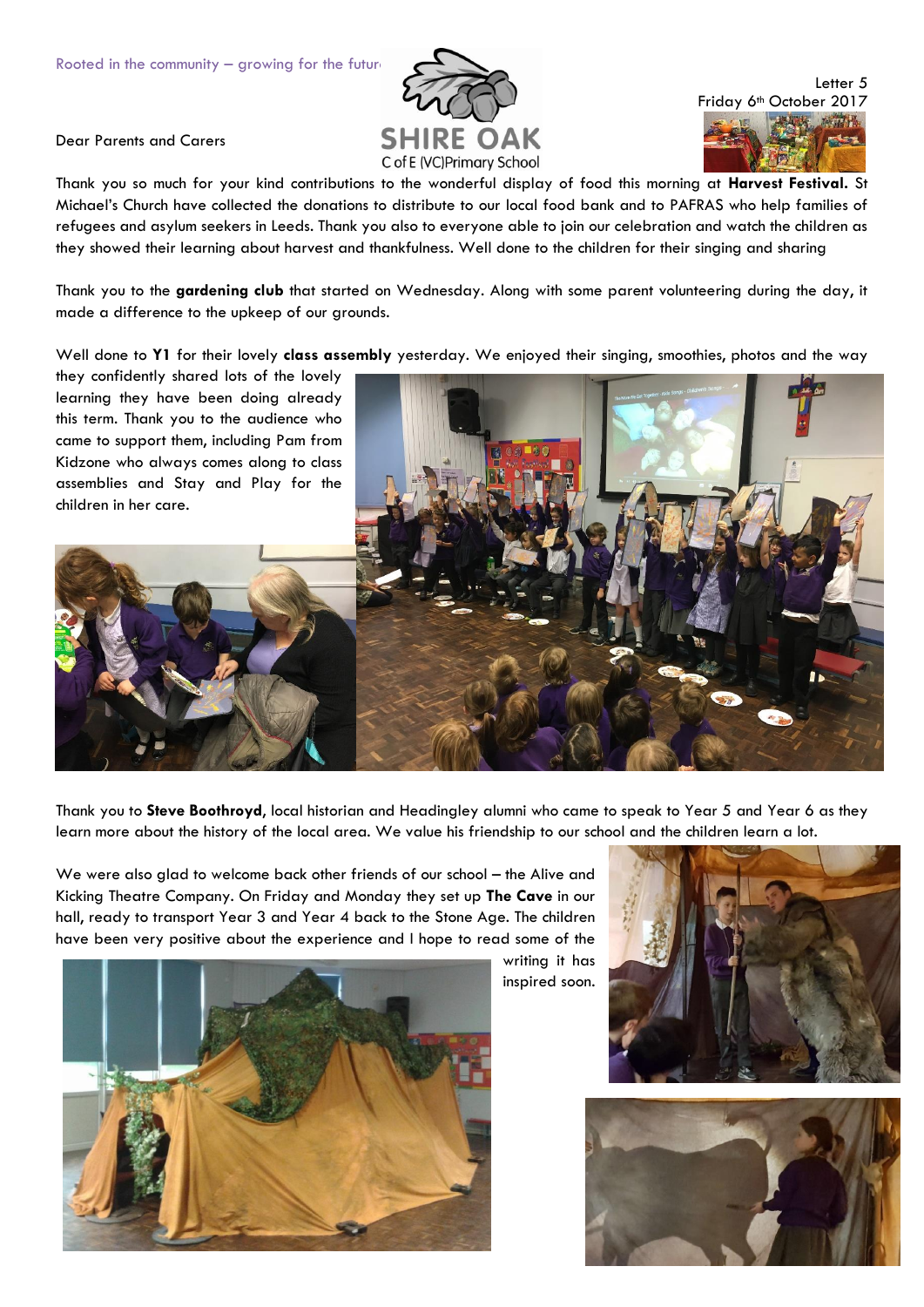I hope you have all had the text about **school photo day** next week. If you would like a sibling photo with children who are not in school, please contact the office to book this. Thank you. The photos make good Christmas presents and the small profit that is made goes into school funds to support trips or other extras.

Please see attached the poster for **Apple Day** at HEART in Headingley. We have been very fortunate with the number of apples in our orchard and the school kitchen and Miss Corner's cooking lessons regularly use our home-grown fruit. These children are learning to core and use a bridge hold on a knife whilst making a delicious crumble.

Letters will be going out shortly offering appointments at our autumn term **Parents' Evenings.** Please make sure you get a slot, or ask for an alternative if it's impossible to make it to either evening. It will be good to have the opportunity to talk about how your child is settling in and what their main targets are for the year so that we can work together to help them make the best progress



possible. Year 5 and Year 6 join us for these discussions, so please bear that in mind when booking appointments.

I hope you all have a great weekend.

Jane Astrid Devane Jane Astrid Devane janead@shireoak.leeds.sch.u

The weather is very changeable at this time of year, so please make sure your child has a **coat** with them every day. We do go outside when it is raining and windy so it is important that they can wrap up. A cagoule and school jumper/cardigan in the book bag are a good compromise with those children who always insist they are too warm.

## **DIARY DATES**

| Wednesday 11 <sup>th</sup> October                                               | Stay and Play for parents/carers of Reception, Y1 and Y2 at the start of the day.    |
|----------------------------------------------------------------------------------|--------------------------------------------------------------------------------------|
| Thursday 12 <sup>th</sup> October                                                | Individual school photos                                                             |
| Friday 13 <sup>th</sup> October                                                  | Y4 class assembly - all welcome! 9am in the hall.                                    |
| Tues 17 <sup>th</sup> & Wed 18 <sup>th</sup> October                             | Parents and Carers Consultation evenings after school. All children have an          |
|                                                                                  | appointment. Children in Y5 and Y6 are expected to attend with their adult.          |
| Thursday 19 <sup>th</sup> October                                                | Movie Night                                                                          |
| Friday 20 <sup>th</sup> October                                                  | TRAINING DAY school closed to children TBC                                           |
| School closed until Sunday 29 <sup>th</sup> October for autumn half term holiday |                                                                                      |
| Wednesday 1st November                                                           | Philosophy sessions with the university start today                                  |
| Thursday 2 <sup>nd</sup> November                                                | Bun Sale run by Year 6 (Y6 please bring in cakes, children can bring up to 50p)      |
| Thurs 2 <sup>nd</sup> & Fri 3 <sup>rd</sup> November                             | d:side Internet Safety sessions                                                      |
| Friday 3rd November                                                              | Birthday of Guru Nanak assembly, 9am in the hall, all welcome to watch the children. |
| Monday 6 <sup>th</sup> November                                                  | Anti bullying theatre show                                                           |
| Wednesday 8 <sup>th</sup> November                                               | French Day and House Team Hobby Half Day                                             |
| Friday 10 <sup>th</sup> November                                                 | Y3 class assembly, 9am, all welcome.                                                 |
| Mon 13 <sup>th</sup> - Fri 17 <sup>th</sup> November                             | Anti Bullying Week (signing the pledge, assemblies, parent workshop, etc.)           |
| Tuesday 14 <sup>th</sup> November                                                | Open Morning & display of homework 9:30 am. For current & prospective parents.       |
| Wednesday 15 <sup>th</sup> November                                              | Meeting about maths for new Reception Class parents, 2pm, TBC.                       |
| Friday 17 <sup>th</sup> November                                                 | Stay and Play for parents/carers of Reception, Y1 and Y2 at the start of the day.    |
| $\ast$<br>Tuesday 21st November                                                  | Switch on of Headingley Christmas lights 5:40pm with Christmas Carols.               |
| Wednesday 22 <sup>nd</sup> November                                              | Winter Festival of Fire, straight after school.                                      |
| Thursday 30 <sup>th</sup> November                                               | Year 5 Class assembly - all welcome! 9am in the hall.                                |
| Monday 4 <sup>th</sup> December                                                  | Bun Sale run by Year 5 (Y5 please bring in cakes, children can bring up to 50p)      |
| Tuesday 5 <sup>th</sup> December                                                 | Dress rehearsal for nativity performances in front of the other classes              |
| Wednesday 6 <sup>th</sup> December                                               | Reception, Year 1 and Year 2 Christmas nativities. 9:30am and 1:30pm                 |
| Wed 6 <sup>th</sup> - Fri 8 <sup>th</sup> December                               | Robinwood Residential for the Year 6 class                                           |
| Tuesday 12 <sup>th</sup> December                                                | Carol Service at St Michael's Church 10:30am, all welcome!                           |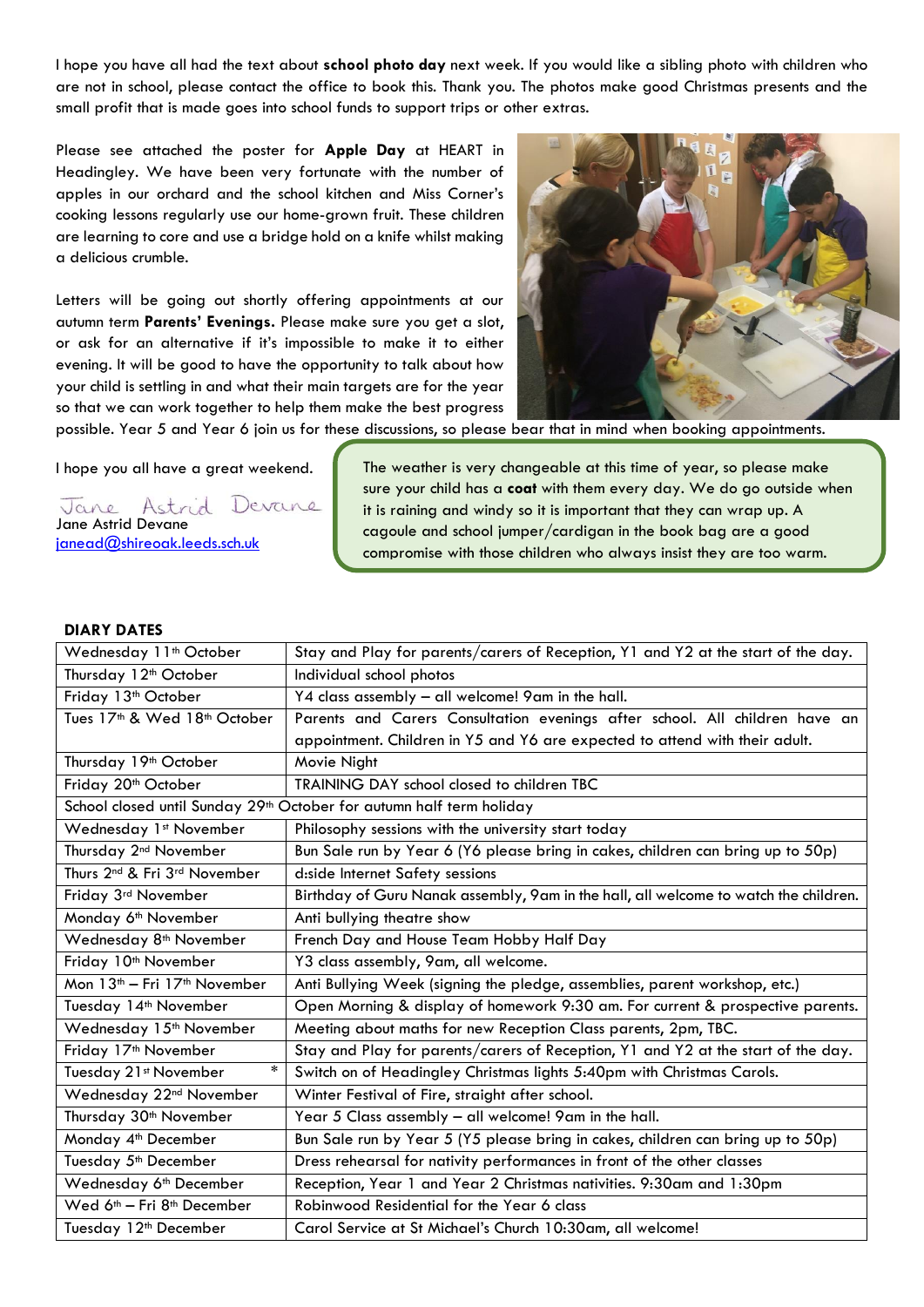| Tuesday 12 <sup>th</sup> December                                                                              | School Christmas lunch.                                                                                      |  |
|----------------------------------------------------------------------------------------------------------------|--------------------------------------------------------------------------------------------------------------|--|
|                                                                                                                | Saturday 16 <sup>th</sup> January - Tuesday 2 <sup>nd</sup> January. School closed for Christmas holiday.    |  |
| Tuesday 2nd January                                                                                            | TRAINING DAY school closed to children                                                                       |  |
| Friday 5 <sup>th</sup> January                                                                                 | Reports to parents Y1-Y6 go home this week.                                                                  |  |
| Monday 8 <sup>th</sup> January                                                                                 | Switched On Shire Oak Week (growth mindsets, etc.)                                                           |  |
| Wednesday 10 <sup>th</sup> January                                                                             | <b>Open Morning</b>                                                                                          |  |
| Thursday 11 <sup>th</sup> January                                                                              | Year 6 class assembly                                                                                        |  |
| Friday 12 <sup>th</sup> January                                                                                | Stay and Play in Reception, Year 1 and Year 2 at the start of the day.                                       |  |
| Friday 12 <sup>th</sup> January                                                                                | Fractions Friday (fun maths day)                                                                             |  |
| Friday 19th January                                                                                            | Geography Fun Facts Day                                                                                      |  |
| Friday 26 <sup>th</sup> January                                                                                | Year 2 class assembly - all welcome! 9am in the hall.                                                        |  |
| Thursday 1st February                                                                                          | Stay and Play in Reception, Year 1 and Year 2 at the start of the day.                                       |  |
| Sunday 4 <sup>th</sup> February                                                                                | Shire Oak Sunday - joining St Michael's Church at their All Age Service, 10am.                               |  |
| Mon 5 <sup>th</sup> to Fri 9 <sup>th</sup> February                                                            | Reading Week will include a dress up day.                                                                    |  |
| Friday 9 <sup>th</sup> February                                                                                | Reception Class assembly, 9am in the hall. All welcome!                                                      |  |
|                                                                                                                | Saturday 10 <sup>th</sup> February to Sunday 18 <sup>th</sup> February. School closed for half term holiday. |  |
| Monday 19 <sup>th</sup> February<br>$\ast$                                                                     | 'Get into STEM' (science, technology, engineering & maths) visitor for Y1/2                                  |  |
| Thursday 22 <sup>nd</sup> February                                                                             | TRAINING DAY school closed to children                                                                       |  |
| Wed 28th Feb & Thur 1st March                                                                                  | Parents Evenings (&Y5/6 children)                                                                            |  |
| Friday 2 <sup>nd</sup> March                                                                                   | Holi assembly, 9am in the hall. All welcome!                                                                 |  |
| Wednesday 7 <sup>th</sup> March                                                                                | Stay and Play in Reception, Year 1 and Year 2 at the start of the day.                                       |  |
| Wed 7 <sup>th</sup> - Friday 9 <sup>th</sup> March                                                             | Lineham Farm residential for children in Year 4                                                              |  |
| Friday 16th March                                                                                              | Year 5 class assembly, 9am in the hall. All welcome!                                                         |  |
| Wednesday 28 <sup>th</sup> March                                                                               | Y3/4 Easter production dress rehearsal in front of the other children                                        |  |
| Thursday 29 <sup>th</sup> March                                                                                | Easter production. All welcome!                                                                              |  |
|                                                                                                                | Friday 30 <sup>th</sup> March - Sunday 16 <sup>th</sup> April. School closed for Easter holiday.             |  |
| Wednesday 18 <sup>th</sup> April                                                                               | Y1-Y6 reports to parents given out this week.                                                                |  |
| Thursday 19th April                                                                                            | Stay and Play in Reception, Year 1 and Year 2 at the start of the day.                                       |  |
| Friday 27 <sup>th</sup> April                                                                                  | Year 4 class assembly, 9am in the hall. All welcome!                                                         |  |
| Tuesday 1st May                                                                                                | Year 2 class assembly, 9am in the hall. All welcome!                                                         |  |
| Monday 7 <sup>th</sup> May school closed for the bank holiday.                                                 |                                                                                                              |  |
| Mon 14th —Fri 18th May                                                                                         | KS2 SATs week for Year 6.                                                                                    |  |
| Tuesday 22 <sup>nd</sup> May                                                                                   | Year 1 class assembly, 9am in the hall. All welcome!                                                         |  |
| Friday 25th May                                                                                                | Non - uniform day for items for summer fair at Headingley Youth Music Fesitival                              |  |
|                                                                                                                | Saturday 26 <sup>th</sup> – Sunday 3 <sup>rd</sup> June school closed for May half term holiday              |  |
| Saturday 9 <sup>th</sup> June                                                                                  | Headingley Youth Music Festival (including our summer fair) 12-4pm                                           |  |
| Mon 11 <sup>th</sup> - Fri 15 <sup>th</sup> June                                                               | Geography Mapping Week                                                                                       |  |
|                                                                                                                |                                                                                                              |  |
| Tuesday 12 <sup>th</sup> June                                                                                  | New Reception Parents meeting                                                                                |  |
| Wednesday 13 <sup>th</sup> June                                                                                | Reception class assembly, 9am in the hall. All welcome!                                                      |  |
| Wednesday 20 <sup>th</sup> June                                                                                | TRAINING DAY school closed to children                                                                       |  |
| Friday 22nd June                                                                                               | Stay and Play in Reception, Year 1 and Year 2 at the start of the day.                                       |  |
| Thursday 28 <sup>th</sup> June                                                                                 | Year 3 class assembly, 9am in the hall. All welcome!                                                         |  |
| Wednesday 4 <sup>th</sup> July                                                                                 | <b>Transition day</b>                                                                                        |  |
| Monday 9th July                                                                                                | Give out reports to parents this week.                                                                       |  |
| Wednesday 11 <sup>th</sup> July                                                                                | Music recital by children learning instruments. TBC.                                                         |  |
| Thursday 12 <sup>th</sup> July                                                                                 | Dress rehearsal (am)& evening performance for Y5/6 End of Year Production                                    |  |
| Mon 16th - Fri 20th July                                                                                       | Learning through Sport Week (including swimming gala, TBC)                                                   |  |
| Monday 16 <sup>th</sup> July                                                                                   | Y3/4 Sports Day                                                                                              |  |
| Tuesday 17 <sup>th</sup> July                                                                                  | Y5/6 Sports Day                                                                                              |  |
| Wednesday 18 <sup>th</sup> July                                                                                | Reception/Y1/Y2 Sports Day                                                                                   |  |
| Tuesday 24 <sup>th</sup> July                                                                                  | Leavers' Service, St Michael's Church                                                                        |  |
| Wednesday 25 <sup>th</sup> July                                                                                | Last day of term before the summer holiday.                                                                  |  |
| * means added or changed since last newsletter<br>TBC means this is yet to be confirmed and may have to change |                                                                                                              |  |